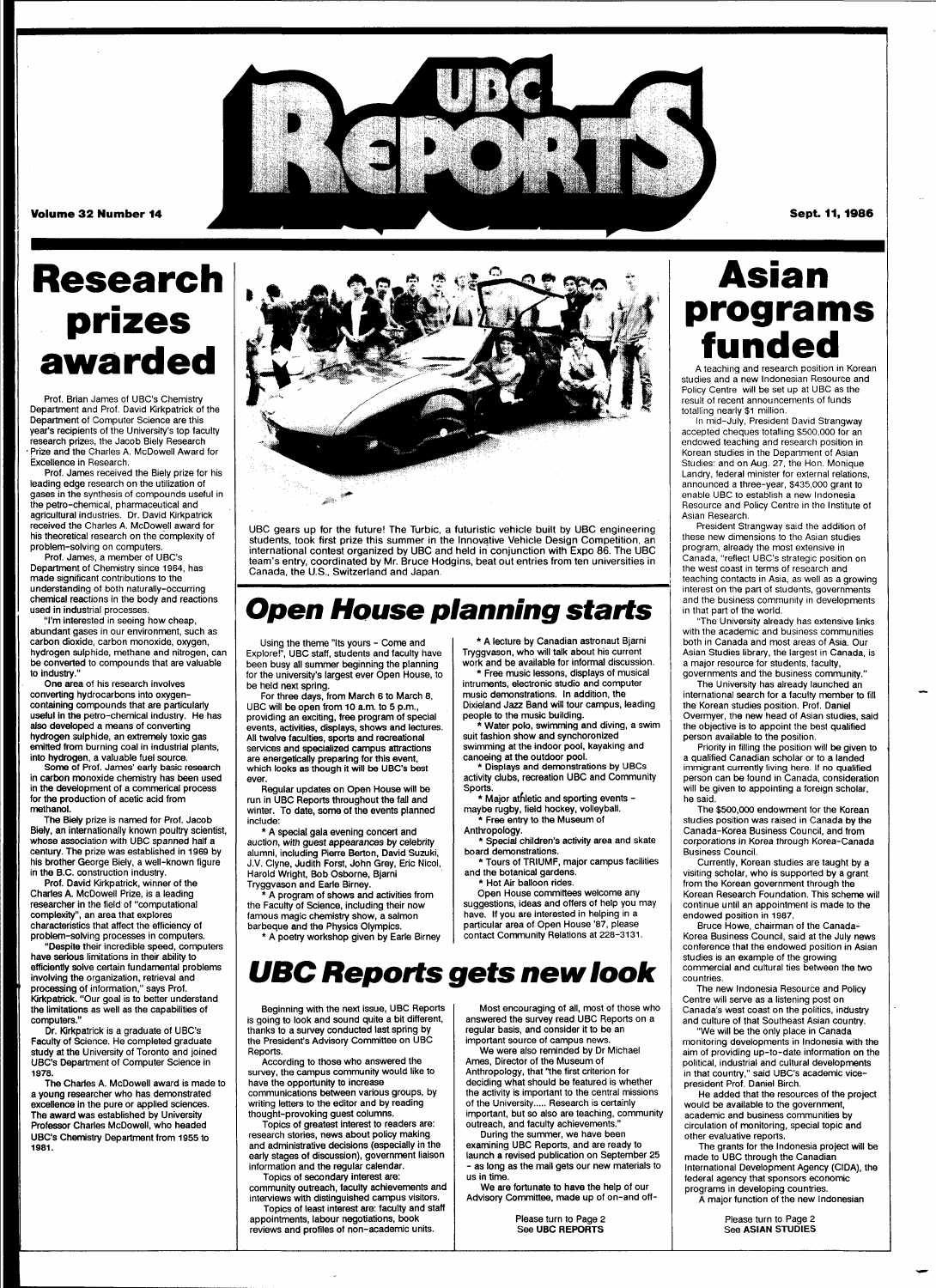# **Noise level leads to Sedgewick changes**

UBC Library administrators are confident that "friendly persuasion" and some recent alterations to the interior of the Sedgewick Ubrary will make it a more attractive place to study.

The noise level in the unique building

### **9 0 0 students share \$1.7M**

Close to 900 UBC students received onthe-job research and technical experience this summer under the provincial government's Challenge '86 program.

UBC's share of the allocation from the provincial Ministry of Labour program totalled \$1,727,017. Students were paid from the program at the rate of \$3.65 an hour, augmented where possible by additional funding.

For the most part, students worked in close association with professors, developing skills to assist them in entering the work force. This included work on research projects, collecting and analysing data, writing technical reports, carrying out literature searches, collecting plant and insect specimens on field trips, and working in laboratories.

Some of the projects involved unusual research or contact with the public throughout the summer. For example:

\* A group of theatre students staged some public events associated with Vancouver's centennial celebrations, including a re-creation of the city's first city council meeting.

\* A student in anthropology and sociology worked on the preparation of a social history of criminal and law enforcement activities in postwar Vancouver.

\* Four history students researched Vancouver's early labor history, prepared a walking-tour script and gave public tours from the Carnegie Centre at Main and Hastings.

### **Researchers awarded \$63M**

UBC faculty received research awards totalling \$63.2 million during the 1985-86 academic year, an increase of three per cent over the previous year.

The largest source of grants was national research granting councils: the Natural Sciences and Engineering Research Council, Medical Research Council and the Social Sciences and Humanities Research Council. UBC received 82 per cent of all grants from the councils to the three B.C. universities.

Other sources included provincial and local governments, Canadian companies and foundations, U.S. and other foreign sources, UBC's operating budget, and direct contracts from the federal government.

Each category of source showed an increase over the previous year with the exception of direct federal contracts which dropped from \$6.9 million to \$6.4 million. The decrease is trivial compared with the drop of 35 per cent in total federal contract research spending in the same period.

The health sciences with \$23.4 million attracted the largest amount in awards, followed by the natural sciences with \$20.7 million, applied sciences \$12.1 million, social sciences \$5.4 million and humanities at \$500,000. Slightly more than \$1 million was classified as "other."

UBC received 80.5 per cent of all research awards from all sources to the three provincial universities.

### **UBC plays key role in forest**

UBC's Faculty of Forestry will play a key role in a new 8,900-hectare research forest being established by the provincial government in B.C.'s Cariboo region.

The faculty will be responsible for the overall management of the forest and will provide a resident forest manager for the facility.

The site will serve as a permanent area for research on all aspects of forest resource management, a training facility for silviculture skills, a teachers-in-residence site for university, college and school programs, and a public demonstration area.

Dr. Don Munro, director of UBC's 5,157 hectare Research Forest in Maple Ridge, will also become director of the Cariboo facility.

under the Main Mall has reached a point where serious students refuse to use it for studying, according to Sedgewick Library head Joan Sandilands.

Eating, drinking beverages and socializing are all legitimate campus activities, she hastens to add. The changes to the Sedgewick interior are designed to encourage students to do these things elsewhere.

Drinking beverages is banned in all UBC libraries because spills can seriously damage books. Eating is also a no-no because the inevitable crumbs attract insects, particularly silverfish, which have an appetite for paper and book bindings.

The most obvious change that will greet users is a new set of entry and exit doors on the building's main floor. They're designed to differentiate between the library proper and the area which has been used up to now for group study and socializing.

Some of the group-study "carrels" in the social area have been removed, partly because they were not being used for study

purposes and partly because of complaints by custodial staff that they are difficult to clean. The library has also hired five "monitors,"

who will explain the reasons for the changes, hand out a statement on University and Library policies and suggest to eaters, drinkers and talkers that there are other nearby facilities available for such activities. They'll be on duty

from 10 a.m. to 9 p.m. Ms. Sandilands is confident that the

changes will be received positively by Sedgewick users. "In most cases," she said, "students simply have to be reminded of the need for quiet. I feel sure they'll co-operate to make the library a place that's conducive to reading, study and research."

### **Ten free Institute talks slated**  The Vancouver Institute's fall series of free,

public lectures begins Sept. 27 on the UBC campus.

Topics in the series include world hunger, Canada-U.S. relations, communism, toxic rain, enlightenment in the mass media age, engineering the future and cures in cancer.

Vancouver Institute lectures take place at 8:15 p.m. in Lecture Hall 2 of UBC's

Woodward Instructional Resources Centre. Here is a complete list of the Institute's fall speakers and their topics:

Sept. 27 -- Prof. Eugene Kamenka, Head, History of Ideas Unit, Institute of Advanced Studies, The Australian National-University and Prof, Alice Erh-Soon Tay, Head, Department of Jurisprudence, Faculty of Law, University of Sydney, on "Life Under Communism: The

Soviet Union and China." Oct. 4 -- Lister Sinclair, Broadcaster, Writer and Critic, Ontario, on "Enlightenment in the Mass Media Age."

Oct. 11 -- Prof. David Braybrooke, Departments of Political Science and Philosophy, Dalhousie University, on "Concepts of Justice." (Cecil and Ida Green Lecturer)

Oct. 18 -- Prof. Alan Cottrell, Master, Jesus College, Cambridge University, on "Engineering the Future." (Cecil and Ida Green

Lecturer) Oct. 25 -- Prof. Arthur Schawlow. Department of Physics, Stanford University, on "Lasers and Man." (Dr. Schawlow was a

coinventor of the laser). Nov. 1 -- Dr. J. Christopher Bernabo. President, Science and Policy Associates, Inc.,

Washington, D.C., on 'Toxic Rain and Toxic Oceans." (Sigma Xi Centennial Lecture) Nov. 8 — Prof. Cole Harris, Department of Geography, UBC, on "Canada and the

American Question." Nov. 15 — Prof. Keith Griffin, President, Magdalen College, Oxford University, on "World Hunger and the World Economy." (Cecil and Ida Green Lecturer)

Nov. 22 — Prof. John Borden, Department of Biological Sciences, Simon Fraser University, on "Who is Managing the Forests -

- Man or the Mountain Pine Beetle?" Nov. 29 — Dr. John Goldman, University of London and Hammersmith Hospital, England, on "Cures in Cancer." (Red Cross Society Lecture)

A brochure listing Vancouver Institute fall lectures is available by calling the UBC Community Relations Office at 228-3131.



New faces on the UBC athletic scene this fall are Terry O'Malley, a key member on three Canadian Olympic hockey teams, who becomes head hockey coach; Joanne Jones, centre, who succeeds Marilyn Pomfret as director of women's athletics; and Donna Baydock, a UBC graduate who has been named head coach of the UBC volleyball team.

#### ASIAN STUDIES

Continued from Page 1 centre will be to assemble material in the national language of that country, Bahasa Indonesian. This would include census material, government reports, newspapers and other basic studies on Indonesia.

The centre will also encourage interaction with research organizations in Indonesia, support Indonesian academics and researchers visiting Canada, and provide services to CIDA, the Asia Pacific Foundation located in Vancouver, the Canadian division of the Pacific Basin Economic Council and the Canadian Chamber of Commerce.

President David Strangway says the most extraordinary thing he encountered during a two-and-a-half week visit to Asia in August was the high level of interest in B.C. in general and UBC in particular.

"I was very impressed with the warm and generous responses of UBC graduates as well as members of the educational and business communities in Japan, Hong Kong and China," the president said.

The president's visits to several Japanese centres, to Hong Kong, and to Guangzhou (formerly Canton) and Beijing (formerly Peking) in China came before and after a four-day meeting of the Association of Commonwealth Universities in Penang, Malaysia.

Dr. Strangway met with alumni in both Tokyo and Hong Kong and has come back convinced that a greater effort must be made to develop closer ties with UBC graduates in Asia.

#### UBC REPORTS Continued from Page 1

campus people, who will meet during the year to review our progress and make constructive suggestions.

We also welcome any news, comments and suggestions you may have for the paper. A campus publication like this one can only be as good as its sources of news, and so we will be relying heavily on the campus community for its imput.

We hope you will feel, as we do, that these improvements will be of benefit to all.

The Revised UBC Reports:

1. Format: The front page will have three columns only, with a clearly defined lead story, and highlights of university news appearing in the left hand column. The other pages will have four columns across. The layout is simpler, with more white space, using Times Roman typeface rather than Helvetica.

We will alternate four and eight page issues. The eight page issues will provide the opportunity for several articles to appear on one theme, and for us to introduce Letters to the Editor.

#### 2. Letters to the Editor:

As space permits, room will be allocated in the 8-page issue each month for a column

In Tokyo, he said, UBC graduates of 1929 and 1931 spoke to him warmly about their experiences at UBC, and the need for the exchange of students and faculty members between Canada and Japan.

He said Japanese educators were most impressed with the Language Institute of the Centre for Continuing Education, which annually provides English-language courses to visiting groups of Japanese students.

In Hong Kong, the president said he was impressed with the number of business interactions and personal ties that UBC alumni living there have with Vancouver.

The four-day meeting of the Association of Commonwealth Universities convinced President Strangway that UBC shares the same problems with its sister universities in other parts of the world.

One of the major themes of the conference, he said, centred on the complex issue of the proper mix of university autonomy and some degree of government intervention. 'This question is particularly acute for universities in developing countries," the president said, "because governments in those countries see the universities as devices for economic development.

"If one theme seems to be emerging from this debate, it is that sensible cooperation with government is better than confrontation."

He said universities everywhere are attempting to publicize their significance and importance to the local as well as the national communities.

called Letters. Letter must be a maximum of 150 words, and UBC Reports reserves the right to edit longer letters.

#### **Guest Column:**

Every other issue, there will be a guest column, focusing on university affairs, to be written by a member of the UBC community and solicited by Community Relations. Suggestions for featured guests are welcome. Columnists will be chosen for their ability to stimulate a lively dialogue within the university community.The first column will be a Q and A interview with Dr. David Suzuki.

4. Outreach:

**In alternate issues, we will focus on** UBC's community involvement - our Outreach into the community. The first of these will be an article on UBC's Community Health Program, run by the Department of Family Medicine in the Mather Building.

#### 5. Celebrate the Team:

As and when we can, we will put in examples of excellence at UBC - short notes on areas/teams/people who deserve special recognition.

#### 6. On-going Items:

In addition to the above, we will continue to cany regular news items, our people column, the calendar and grant deadlines.

 $\overline{\mathbf{2}}$